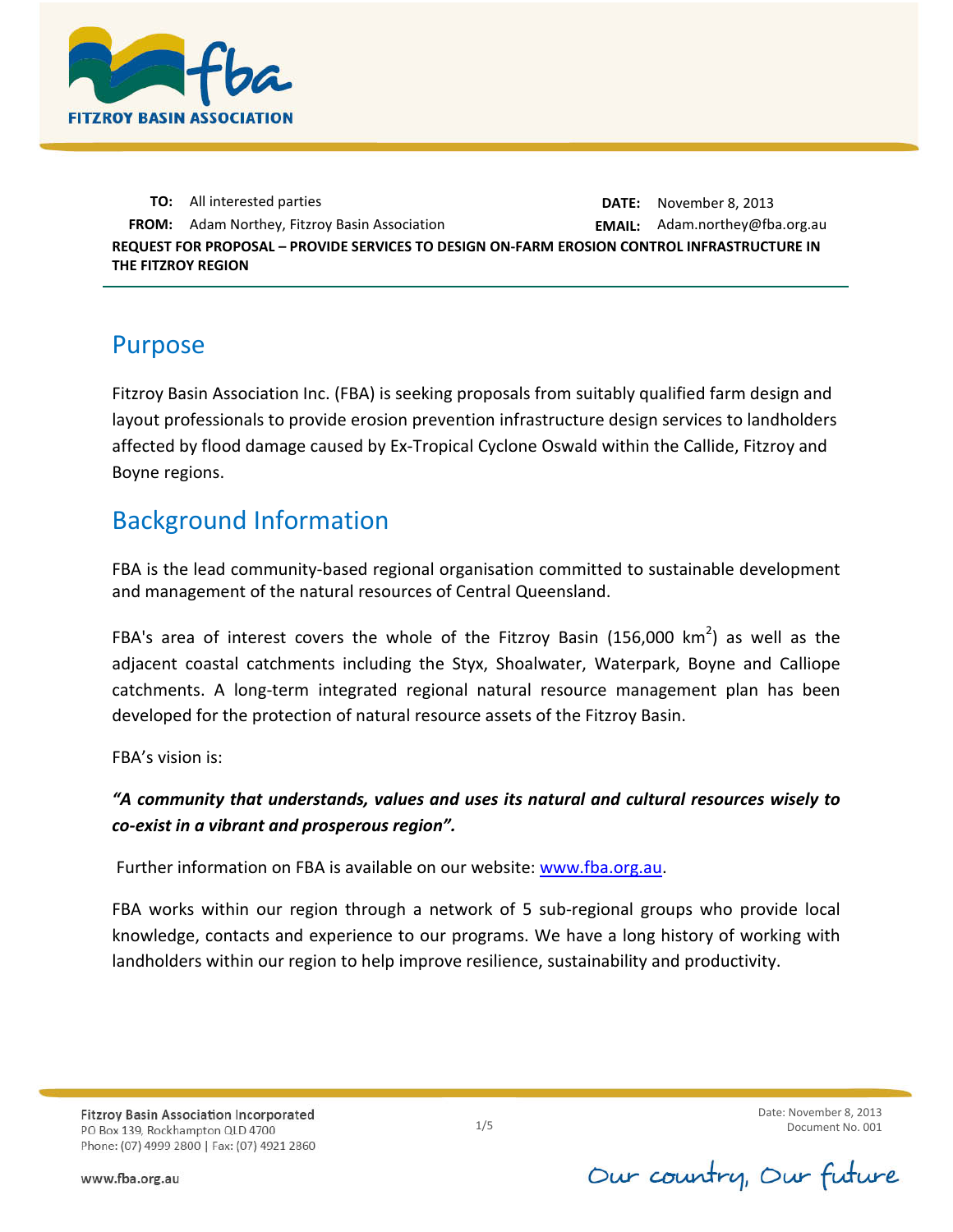

## Scope of Work

In the wake of Ex‐Tropical Cyclone Oswald and the resulting flooding within the Callide, Fitzroy and Boyne regions, FBA was successful in obtaining \$1.5 million to help flood affected farmers restore their country to a productive state and build resilience to future extreme weather events.

FBA seeks suitably qualified and experienced soil conservation experts to work with identified landholders to develop and design farm property plans and infrastructure works which will increase the resilience of properties to withstand future flood events. The scope of the works will largely be aimed at the design and placement of contour and levee banks and paddock lay out in broadacre cropping country. Design and placement of the works should aim at reducing erosion on farm without unnecessary impacts on neighbouring properties. A small number of gullies in predominantly grazing country will also require technical advice on remediation to prevent further expansion.

It is anticipated that the provider/s will work with approximately 30 properties (95% broadacre cropping) in the Callide Valley north of Biloela, Lower Fitzroy area within a 100 kilometre radius of Rockhampton and Boyne Valley west of Gladstone.

Properties requiring technical advice will be identified by FBA.

# Outcome and Performance Standards

It is expected that the successful provider will work closely with FBA and sub-regional staff. Any delays are to be reported immediately.

FBA staff will be available to provide information and assistance though all administrative requirements must be provided by the consultant.

# **Deliverables**

The successful provider will be required to:

 Conduct at least one property visit with each identified landholder, to inspect the site and discuss with the landholder past and future management plans for the site.

Our country, Our future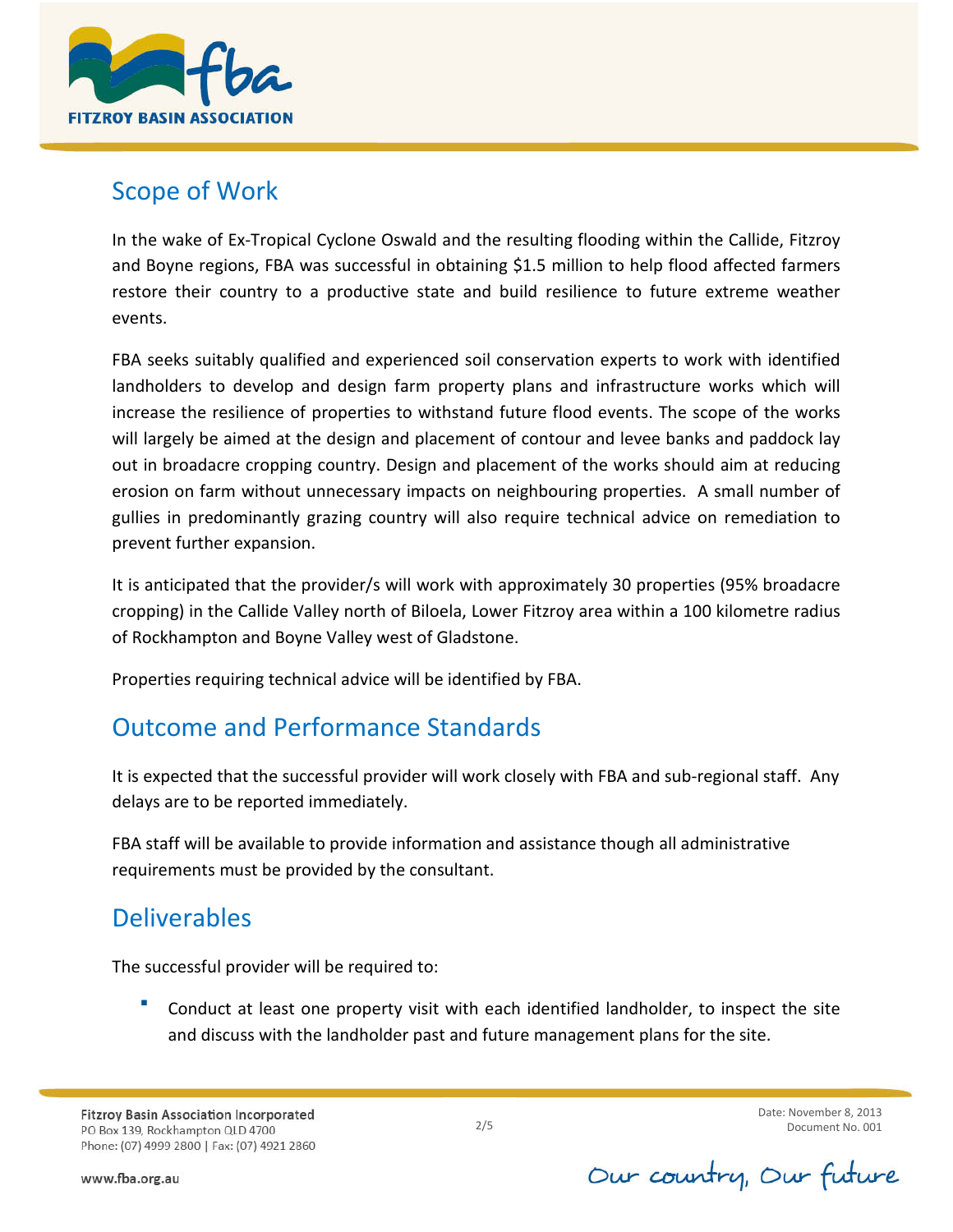

- Provide a written report to the landholder with a copy to the sub-region project officer on their recommendations for each site. This report is to include the following:
	- o detailed plans for any earthworks recommended including maps (FBA can provide mapping support as required);
	- o evidence of how the planned works will either (a) increase on-farm productivity and/or (b) increase property resilience to future extreme weather events;
	- o confirmation that the planned works will not negatively impact on neighbouring properties; and
	- o confirmation that the planned works will not increase the likelihood of environmental damage in future flood events.
- Provide GIS shape files to FBA of any earthworks recommended.
- Provide on-phone support to the landholder (if necessary) during the construction of the recommended earthworks.

All deliverables are to be provided electronically and in hard copy. Electronic versions are to be provided in both PDF and Microsoft Word formats. Mapping files are to be provided in Arc GIS compatible formats

# Term of Works

Commencement date is from one week after advice of acceptance of the project proposal through to June 30, 2014.

# Works Value

This project will be conducted on a fee-for-service basis and will include:

- A Day rate for each day on property or used to prepare reports
- A Day rate for travel
- Travel and accommodation costs

Payment of services will be provided by identified landholder through a grant from FBA.

Additional work requested by the landholder outside of the identified areas is to be negotiated between the landholder and the provider. FBA will not cover the cost of these works under their grant program.

Our country, Our future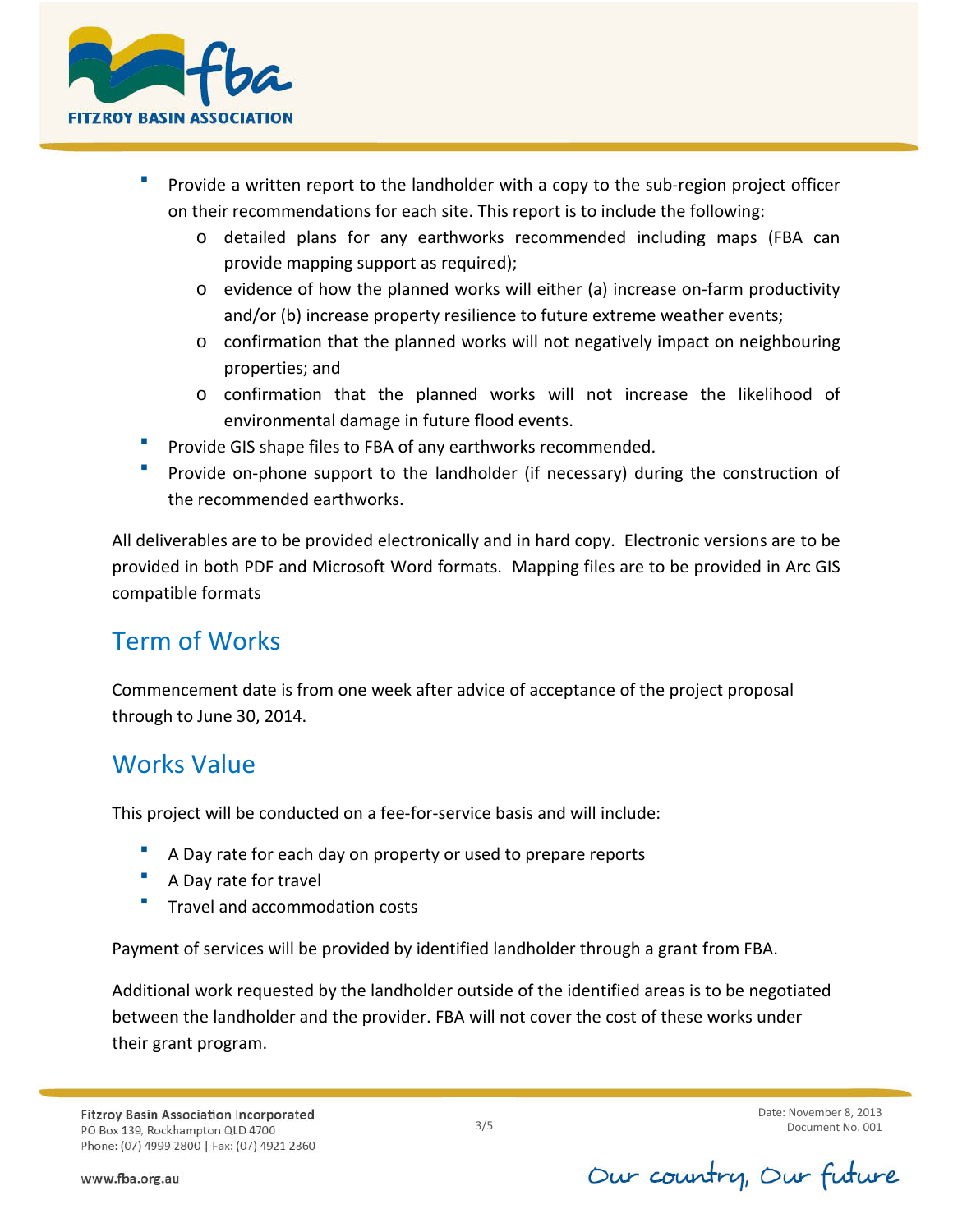

## Requirements for Proposal Preparation

Proposals must be submitted for all parts of the project and are to be submitted electronically in either PDF or Microsoft Word. Proposals must include the following:

- A clear statement of the methods and activities to be used to achieve the project goals including anticipated timelines.
- Proposed timeline for property visits (FBA currently has a number of projects in the Callide requiring technical assistance).
- A break down of all expected fees for the project. Quoted prices are to be valid from now until June 30, 2014
- Resumes of all staff working on the project including their work experience on similar projects.
- Details of pubic liability, worker's compensation and professional indemnity insurance.
- **Details of the proponent's primary contact.**

## Evaluation and Award Process

Proposals will be assessed based on how closely the proposal meets the objectives of the project, total cost and experience of staff working on the project. The FBA Chief Executive Officer or delegate/s will be responsible for assessing submissions and awarding the tender.

If several proposals meet the required skill sets it is possible that more than one tender will be successful. In this case, FBA will provide landholders with a list of eligible service providers from whom they can choose to work with. This list will be provided to landholders without favour.

# Process Schedule

Proponents should submit proposals by close of business November 18, 2013. Adam Northey, Senior Project Officer will available during this time to answer any questions and assist with proposal submission.

A decision on the successful application will be made one week after the cut-off date. All applications will be notified of the outcome of the assessment of their application.

**Fitzroy Basin Association Incorporated** PO Box 139, Rockhampton QLD 4700 Phone: (07) 4999 2800 | Fax: (07) 4921 2860

4/5

Date: November 8, 2013 Document No. 001

www.fba.org.au

Our country, Our future